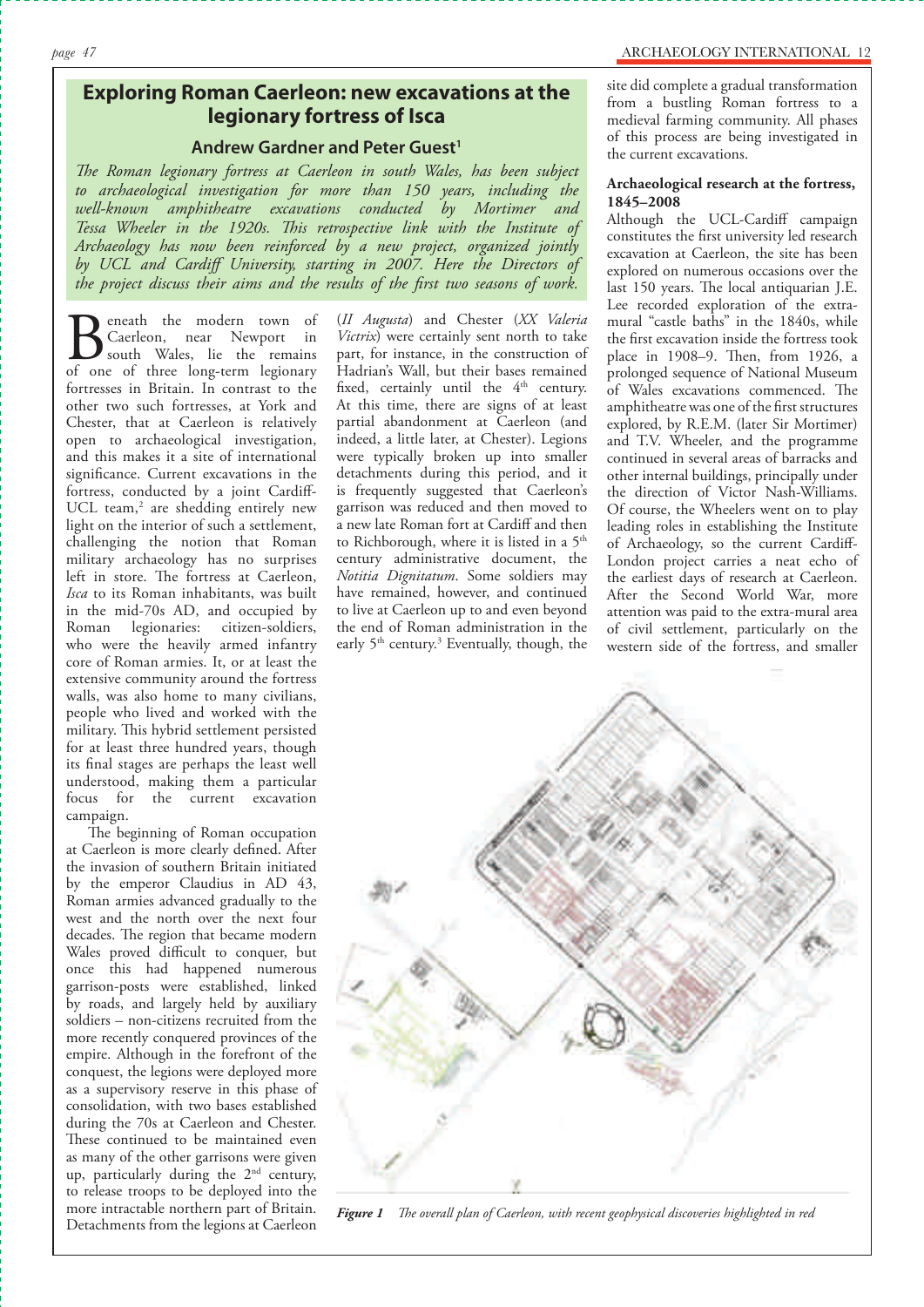

*Figure 2 Detailed magnetometry of the Priory Field, with the excavation trench highlighted* 

rescue excavations became more typical of interventions within the walls. These revealed structures such as the fortress baths, parts of which are now on display. Increasingly, work in Caerleon was undertaken by organizations such as the Glamorgan-Gwent Archaeological Trust

(GGAT), which conducted the most recent extensive excavations, in the eastern civil settlement, in the  $1980s<sup>4</sup>$  In 2004, Cadw supported the GGAT to produce a "Research Framework for Caerleon", and out of this exercise came the impetus for the creation of the Caerleon



*Figure 3 Photograph of the 2008 trench, with exposed Roman and "intermediate'"structural phases highlighted (Blue: Roman "store-building"; Green: alterations to "store-building"; Yellow: intermediate phase walls*

Research Committee,<sup>5</sup> and several new research projects, including the present one. Following a series of geophysical surveys conducted by GeoArch and Cardiff University (Fig. 1),<sup>6</sup> new UCL-Cardiff excavations commenced in 2007, focusing on promising areas revealed by these surveys. In Priory Field, this season included test-pitting in areas where barracks, granaries and another possible store-building had been located, and in June and July of 2008 we returned to examine the latter structure via open-area excavation.

### The Priory Field excavations: late and **post-Roman phases**

The building upon which excavation commenced in 2008 appears to be a square structure, with a large internal courtyard surrounded by four ranges of rooms, and is some 50m long on each side. Part of the building lies under the Priory Hotel car park, but the whole of the western wing lies within Priory Field. This large field is currently open pasture, and does not appear to have been substantially built upon since at least the Middle Ages. While the other types of structures located in the geophysical survey of Priory Field have been well documented at other sites, this particular building – interpreted as a store-building on the basis of a small number of analogies – is of a type that has not been excavated in Britain before, and not examined elsewhere with modern techniques. Furthermore, the magnetometry results gave some reason to believe that overlapping structures of a different date - perhaps post-Roman might be found, encroaching upon a yard area to the west of the main building. With these issues framing our research objectives, therefore, we opened a 20 by 25m trench in our first six-week season, aiming to complete the project in a second season (now forthcoming in summer 2010). This trench (Fig. 2) straddled the west wing of the store-building, including parts of the internal and external yards. The project was also intended to provide training to undergraduates from both Cardiff and UCL (and indeed other universities), facilitate further geophysical work, and engage the public in Caerleon and beyond; more will be said on our success with the latter ambition below.

The preliminary results from our 2008 season can be described in terms of three main periods of activity on the site (Fig. 3): the Roman "warehouse", an intermediate phase of structures, and a Medieval agricultural building. As we have yet to reach a level where evidence of the initial timber phase of the fortress might be found, our first structure is the stone "store building", probably constructed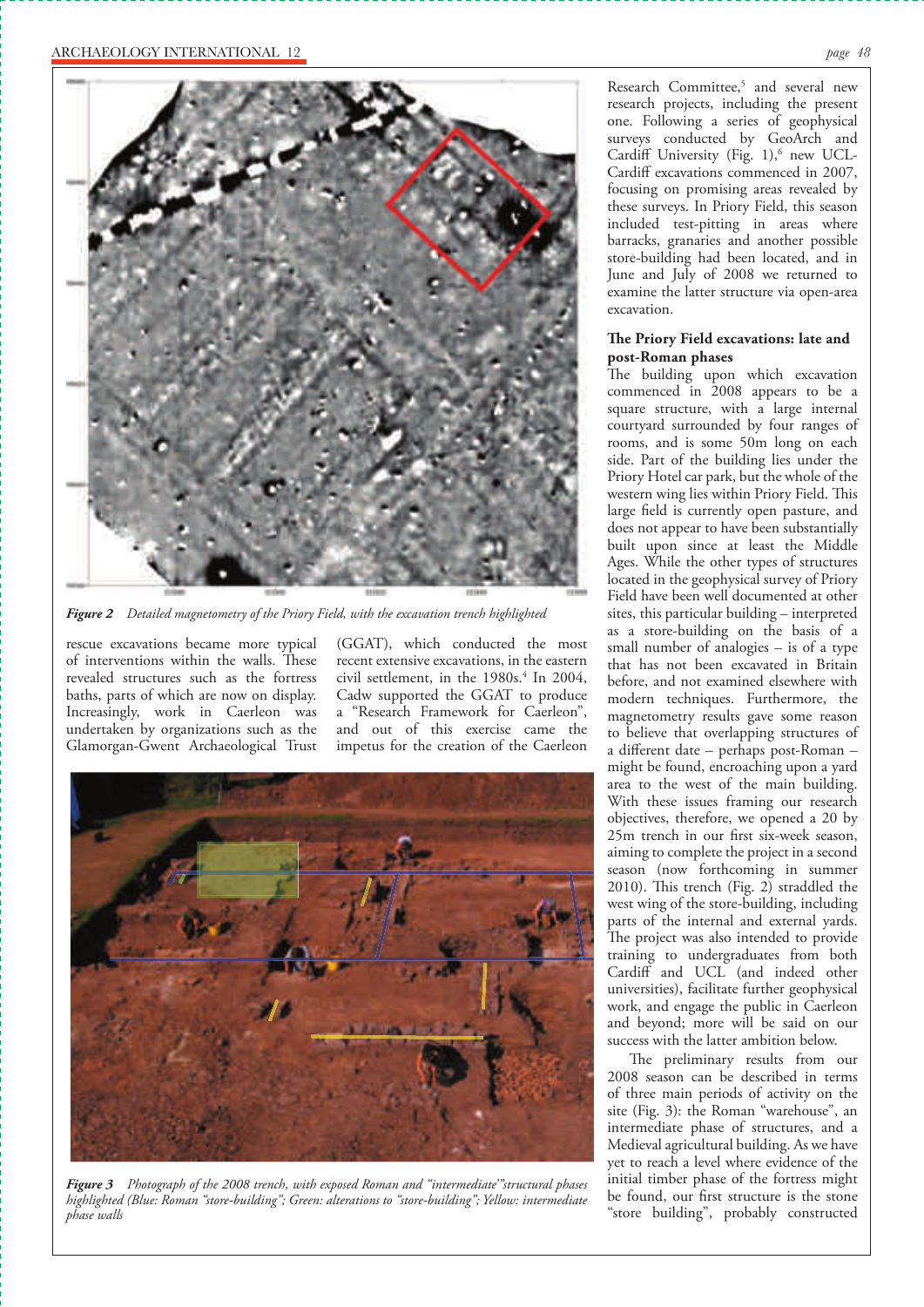

*Figure 4 Internal partition wall of the store-building, with flagstone flooring levels on either side* 

(like other stone-phase fortress buildings) in the first half of the 2nd century AD. This was part of the normal evolution of a Roman military base in Britain – many such sites in Wales and northern England were initially constructed fairly rapidly in timber, earth, and turf, and subsequently made more permanent with masonry architecture. The orientation of the building was as expected, running right through the trench, and although the walls had been heavily robbed, traces of the main external walls, internal partitions, and some areas of flagstone flooring were all uncovered (Fig. 4). These levels have yet to be fully exposed, and will be a focus of attention in our second season. An interesting phase of alteration to this building was also discovered, in the northeast corner of our trench, where a part of the wall facing on to the interior courtyard had apparently been dismantled, and a new flagged entranceway laid across its foundations (Fig. 5). The dating of this alteration has yet to be confirmed, but it may represent a late Roman modification to the store building.

If this feature does not elucidate the problematic later phases of Caerleon, however, another set of remains may shed important light on this period. Above the level of the masonry store building was a series of incomplete lengths of walling relating to an intermediate phase of structures. These walls were unmortared and unfounded, and yet appeared to have been built to at least one storey in height, judging from an area of collapsed walling on the west side of the trench (Fig. 6). In one place, a short wall length of this phase had been constructed directly over a partition wall from the store building phase, but at a slight offset, suggesting that its builders were not aware of the

underlying masonry. In other places, though, the wall alignments seemed to respect the line of the main exterior store building wall, perhaps indicating that this had been at least partially standing. Taken together, these pieces of evidence hint at the new phase of structures being erected in and around the partially ruined or demolished warehouse, perhaps in the late Roman period or early in the succeeding period. A small segment of rough cement flooring (*opus signinum* – mortar mixed with tile fragments) seemed to accompany this walling in one area. If this can be seen as a fairly direct successor to the store building phase, however, the final major structural phase appears to develop at a much greater remove. Overlying all of the remains described so far, a very brokenup flagged area in the centre of the trench appeared to be the remains of another building (Fig. 7). This was associated with a small stub of walling incorporating a re-used Roman tile as a drain, and a flag-lined pit, perhaps a grain bin. Our interpretation of this structure, cut by a probable saw pit of 14<sup>th</sup> century or later date, is as a Medieval cow shed or stable. The sequence of buildings so far recorded thus gives a fairly complete indication of the transition from fortress into farm.

The finds recovered from the excavation are certainly suggestive of both



*Figure 5 A late alteration to the store-building: a new flagged passage-way, under excavation*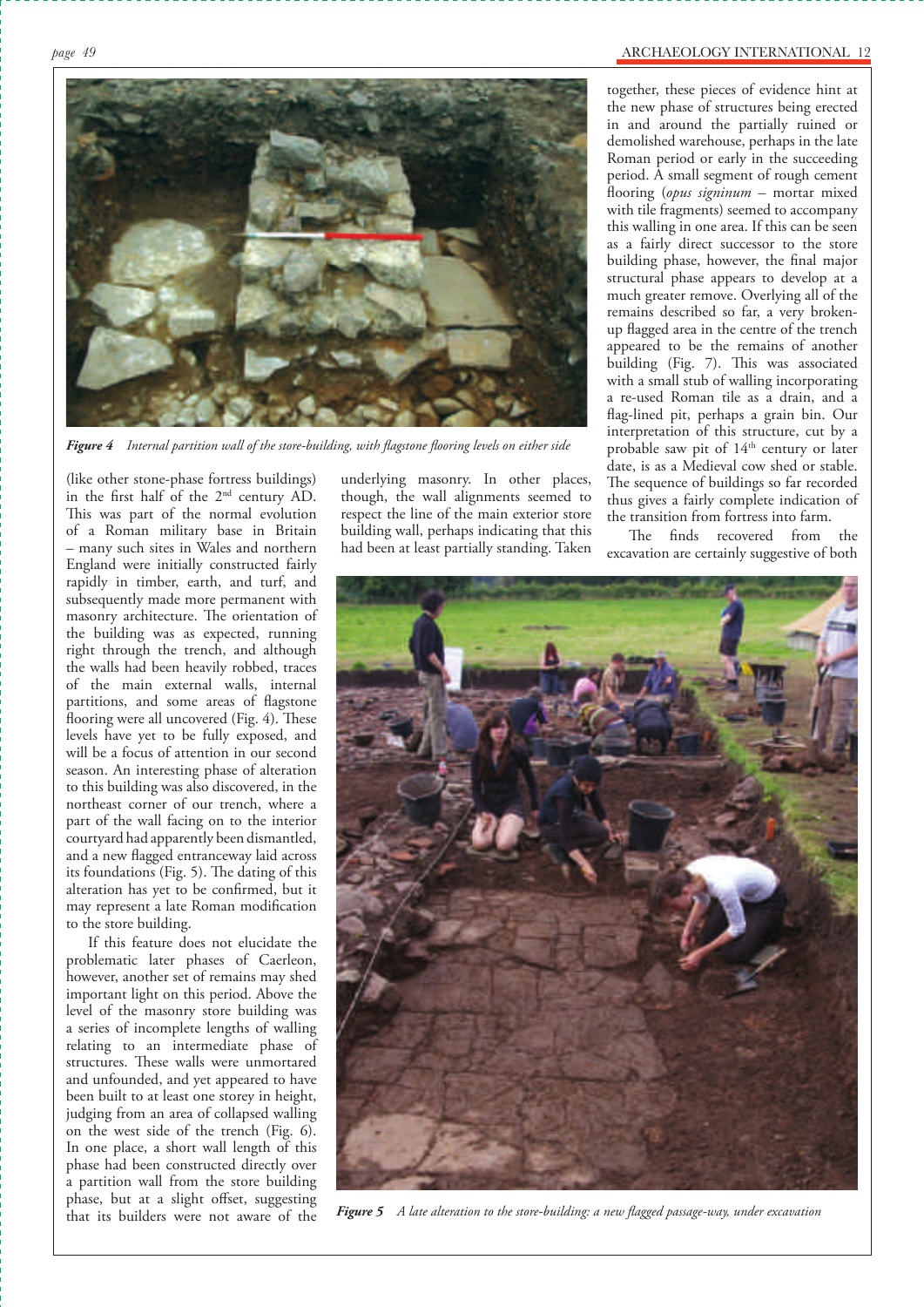

Figure 6 The collapse spread of one of the "intermediate phase" walls

the likelihood of 4<sup>th</sup> century activity in the vicinity, and of the function of the store building. With respect to the former issue, 4<sup>th</sup> century pottery and coinage were reasonably abundant on the site, although as yet not associated with particularly secure contexts, or definitively attributable to soldiers or other inhabitants. As well as more fairly typical domestic debris, earlier finds included some items of military equipment, such as a probable shield grip, and an inscribed lead tag which seems to refer to a consignment of textiles. These perhaps hint at the kinds of items placed in the store building. A further find perhaps gives us an unusual insight into the construction of this building: an inscription recording building work under the command of the senior centurion in the legion, the *Primus Pilus* Flavius Rufus. This was found adjacent to one of the intermediate phase walls, indicating reuse of earlier construction material in this phase (Fig. 8). The inscription, an unusual excavation find, featured in an exhibition at the National Roman Legion Museum following on from the 2008 excavations, and this highlights a further important element in the excavation strategy: encouraging public involvement.

#### **Public engagement**

The public profile of the excavation was raised primarily through posters and leaflets available in the Museum and across south Wales, and through our website. This site, hosted by the CBA's Community Archaeology Forum and incorporating a daily blog, received some 13000 hits during the course of the excavation season. It helped us to make contact with other media organizations, including local and national press, which further increased public interest in the site. A programme of twice-daily tours

and special events through the summer attracted approximately 3000 visitors to the excavations over six weeks (Fig. 9). Many of the tours and other activities provided for the public were led or initiated by students working on the site. We also sought to engage members of the local community much more directly with the excavation, and 36 volunteers worked in the trench and on the finds. This side of the project is important not just in communicating the excitement of archaeology, but also feeds into the research agenda – through the practical help offered, or through information about previous archaeological work in Caerleon recalled by local people, for example. We aim to make this element of the project even more important in 2010, when we hope to make further important discoveries concerning both late and<br>early Roman Caerleon. In particular,



*Figure 7 The flagged area of the Medieval barn phase* 



*Figure 8 The building inscription under excavation by Cardiff student James Goodsell*